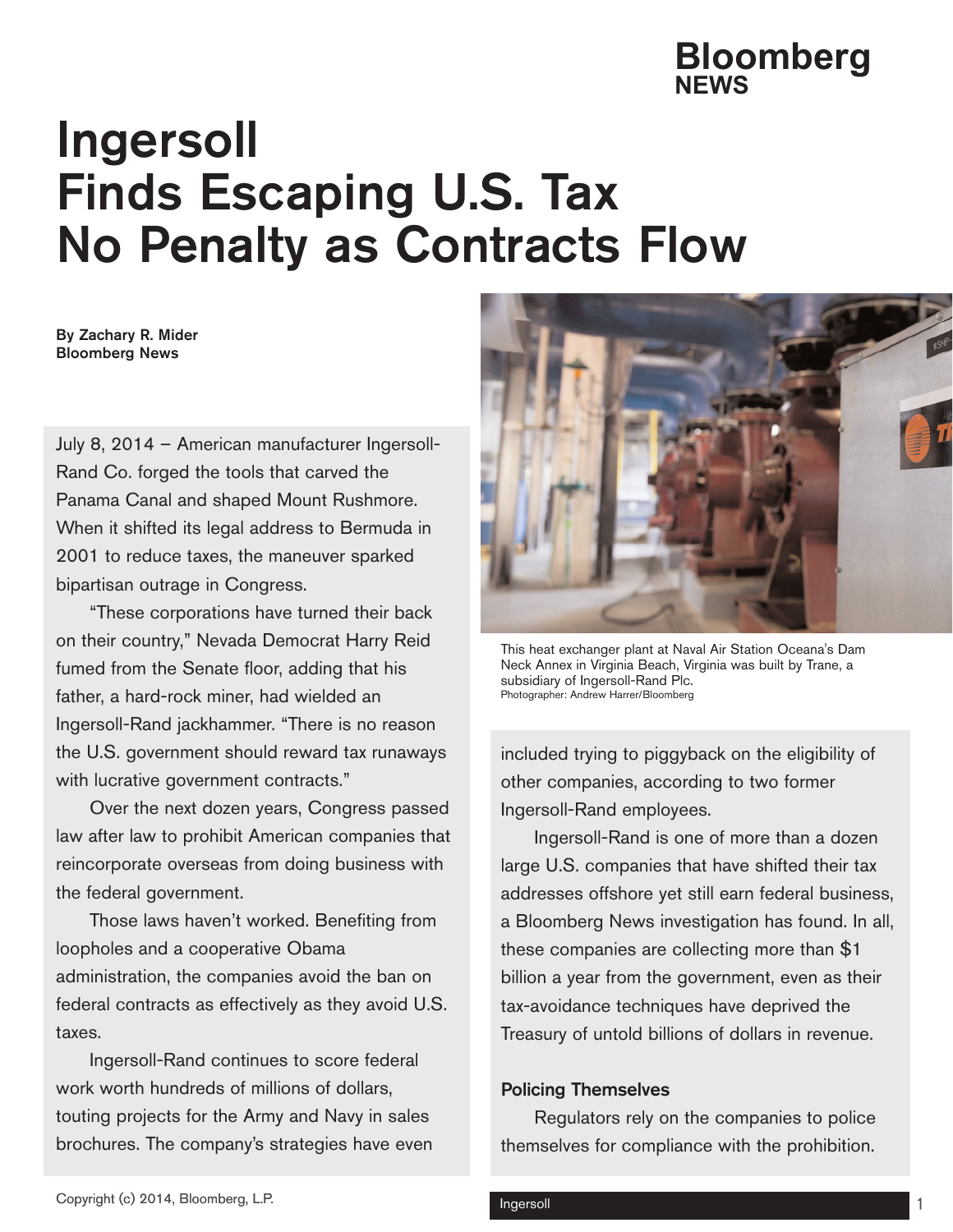At least three companies – Xoma Corp., Cooper Industries Plc and Foster Wheeler AG – have acknowledged they were subject to the ban and yet have said in a federal database that they're exempt.

Other firms that reincorporated overseas – a strategy known as "inversion" – qualify for contracts because they don't meet the law's narrow definition of an inverted company. Under the law, a U.S. company that shifts its address to a location abroad isn't eligible for federal contracts, unless it has substantial business in its new home or undergoes a major change in ownership. That means the prohibition doesn't apply, for example, to companies that got a new address through a takeover of a foreign competitor.

"These are bad actors. We should not be rewarding them," said Representative Rosa DeLauro, a Connecticut Democrat who has led the push to keep contracts from the companies. "Let's give it to the companies that stay here, employ people here and pay their taxes here."

# Complex Law

Ingersoll-Rand, which now is run from North Carolina, continues to reap the benefits of a lowtax foreign address. The company says it works closely with government contracting officials to ensure compliance with a "complex area of the law."

For several years, said spokeswoman Misty Zelent, Ingersoll-Rand avoided bidding on contracts that were off-limits to companies that shifted their tax address overseas. The company won other sales legally because they were awarded during periods when the prohibition had temporarily lapsed, or that were grandfathered because of earlier contracts, she said. Ingersoll-Rand also warned shareholders and federal customers that it may be ineligible for contracts.

Recently, the company conducted an "exhaustive legal analysis" and concluded that it's not subject to the prohibition after all, Zelent said.

She declined to share the firm's reasoning or say whether the government endorsed this view, citing "competitive reasons."

# Corporate Stampede

Representatives for a half-dozen federal agencies said they followed the law in awarding projects to Ingersoll-Rand. Some of the agencies, including the U.S. Forest Service and the U.S. Mint, said they relied on the company's statements in a federal database that it wasn't banned.

The ranks of federal contractors with foreign addresses are likely to grow this year as a new stampede of companies escapes the U.S. tax system. Medtronic Inc., a Minnesota medical device maker with \$17 billion in annual sales, announced plans last month to become Irish. Four other American companies are in the process of reincorporating abroad, and Pfizer Inc., Monsanto Co. and Walgreen Co. also have flirted with the idea this year.

Without a change to the tax code, future inversions may cost the government \$19.5 billion in forgone revenue over the next decade, a congressional panel estimated this year. That doesn't count the billions avoided by the 36 U.S. companies that already have shifted their address overseas.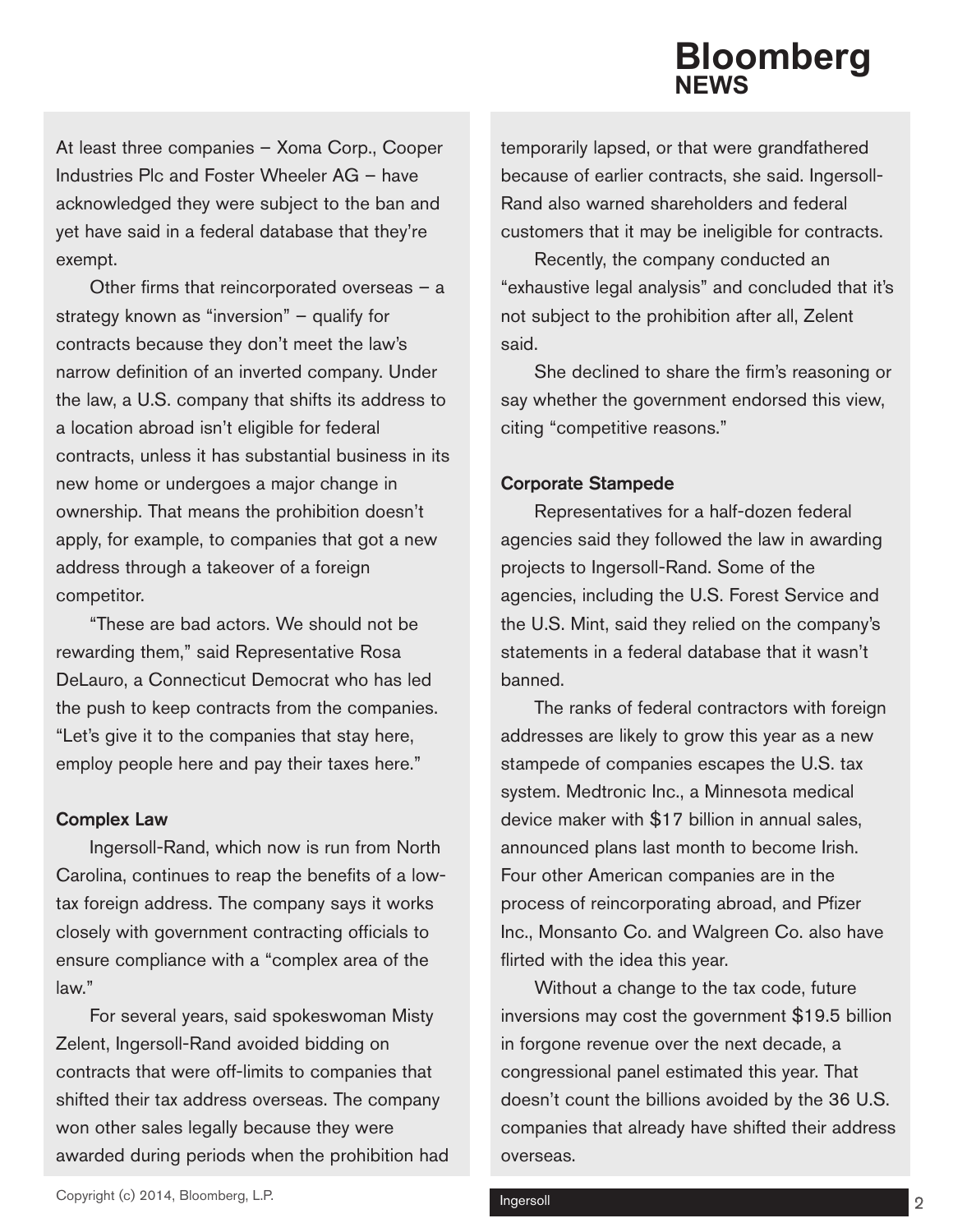# Rented Mailboxes

The U.S. has the highest corporate incometax rate in the developed world, 35 percent. Because the U.S. taxes profits based on the country of the company's legal incorporation, rather than of executives, factories or customers, switching to an address in a lower-tax nation can dramatically reduce a firm's tax bills. Before a taxlaw change in 2004, this exercise involved little more than completing some paperwork and renting an office or a mailbox in Bermuda or the Cayman Islands.

That's how Ingersoll-Rand did it. The company was founded by Simon Ingersoll, a Connecticut farmer who invented a steam- powered rock drill in 1871. Its factories have made everything from golf carts to refrigerated boxcars.

Changing its address from New Jersey to Bermuda, an island in the Atlantic with no corporate income tax, was only Ingersoll-Rand's first step in cutting its U.S. tax bills. The company then loaned more than \$3 billion to itself, which had the effect of shifting reported profits from its main U.S. unit to Bermuda, according to records in U.S. Tax Court.

# IRS Challenge

In part because of this loan, the company's effective tax rate dropped by half to about 16 percent in the years following its change in address. The Internal Revenue Service is challenging aspects of the loan arrangement, demanding \$774 million in additional taxes from 2002 through 2006, plus interest and penalties, Ingersoll-Rand said in securities filings. The company says the arrangements were proper and is defending them in Tax Court.

Ingersoll-Rand was one of several companies to take Bermuda addresses in the early 2000s, and by 2002 the trend caught lawmakers' attention. As Congress prepared legislation to set up the Homeland Security Department, DeLauro and others sought a clause prohibiting the new agency from doing business with inverted companies, arguing that their lower tax costs would give them an unfair advantage over domestic contractors.

# Congressional Critics

As one of the biggest companies to go offshore, Ingersoll- Rand became a punching bag for Reid and the measure's other advocates. Charles Grassley, the top Republican on the Senate Finance Committee, described the company's move as "immoral" and called for an end to "fat government contracts" for such firms. Representative Richard Neal, a Massachusetts Democrat, called the company and another firm "financial traitors."

A version of the Homeland Security contract ban became law, but it was toothless. It applied only to the inverted companies themselves, not to any subsidiaries they might have. And it applied only to companies that had shifted overseas after November 2002, sparing all those that had already done so, including Ingersoll-Rand.

The ban had so little effect that when Homeland Security awarded its first big contract in 2004, it chose Accenture Ltd., the former consulting arm of the Arthur Andersen accounting firm. Although Accenture had Chicago roots and a Dallas CEO, it had incorporated in Bermuda in 2001. The contract was worth as much as \$10 billion.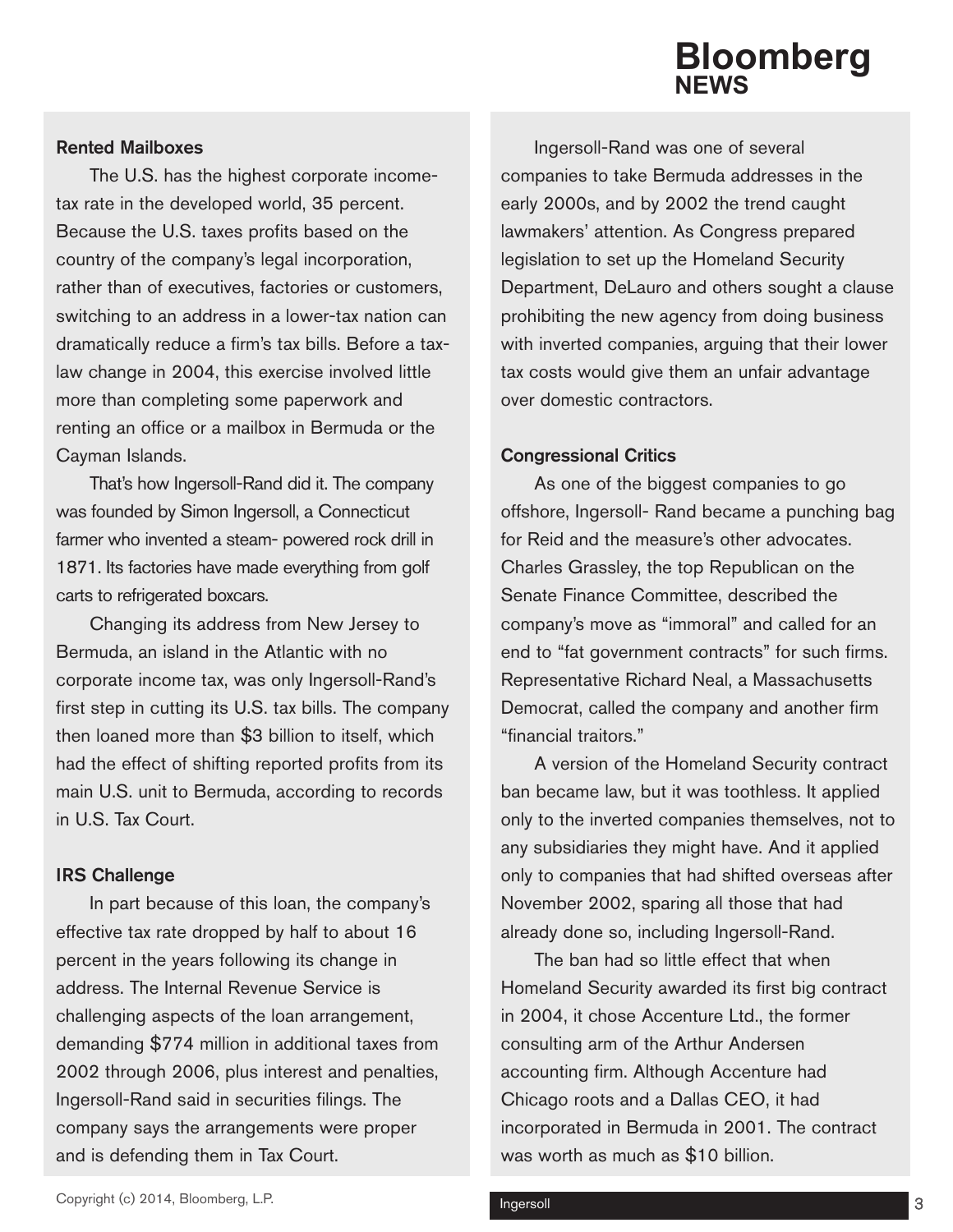# Closing Loopholes

That summer, a group of Democrats pushed to tighten the law and revoke the Accenture contract. Eventually, Accenture kept the award, though the loopholes for subsidiaries and for pre-November 2002 inversions were closed.

In 2007, Congress extended the ban to all contracts funded by an annual government-wide appropriations bill. Similar one- year bans were approved in four of the following six years.

The law defines an "inverted" company so narrowly that it still doesn't catch Accenture or Tyco International Ltd., another company that took a Bermuda address and was repeatedly cited by legislators as a target. Also exempt is Chicago Bridge & Iron NV, a Texas-run company with a Dutch address. All three companies, as well as Ingersoll-Rand, were included on a list of dozens of inverted companies published yesterday by Democrats on the House Ways and Means Committee, who said the names were furnished by the nonpartisan Congressional Research Service. Accenture got \$960 million from federal contracts in 2013, and Chicago Bridge had \$734 million, according to data compiled by Bloomberg.

# Never U.S.-Based

All three companies say they've complied with the law. James McAvoy, a spokesman for Accenture, said the company isn't inverted because it was never a U.S.-based organization. When it first separated from Chicago-based Arthur Andersen in 1989, it was set up as a network of separate partnerships around the world overseen by a Swiss entity. For that reason, the U.S. General Accounting Office concluded in 2002 that Accenture wasn't inverted.

McAvoy said a 2012 legal analysis by the Homeland Security Department confirmed that Accenture isn't covered by the ban.

The most recent U.S. companies seeking foreign addresses also qualify for exceptions to the contracting ban. For instance, Medtronic plans to reincorporate through a foreign takeover. A maker of pacemakers and defibrillators, Medtronic's customers include the Veterans Affairs Department.

One of the few companies to face real consequences is McDermott International Inc., a Houston engineering firm that's been incorporated in Panama since 1982. In 2010, citing the contracting ban, McDermott spun off a division that specializes in government contracts as a separate U.S. company.

# Government Contracts

Even as Ingersoll-Rand reaped the tax benefits of its foreign address, it took steps to expand its U.S. government business. In December 2007, two weeks before the first government-wide contracting ban took effect, Ingersoll-Rand agreed to buy Trane Inc., a New Jersey maker of energy-efficient air conditioners and heating and ventilation gear.

Part of Trane's sales came from retrofitting buildings – including government facilities – with new equipment to cut fuel and power costs. Combined with the legislation, the sale to Ingersoll-Rand was greeted with apprehension by Trane employees in the unit that served government customers, according to a former member of the unit who spoke on condition of anonymity. Since the prohibition applied to subsidiaries, would Trane be ineligible for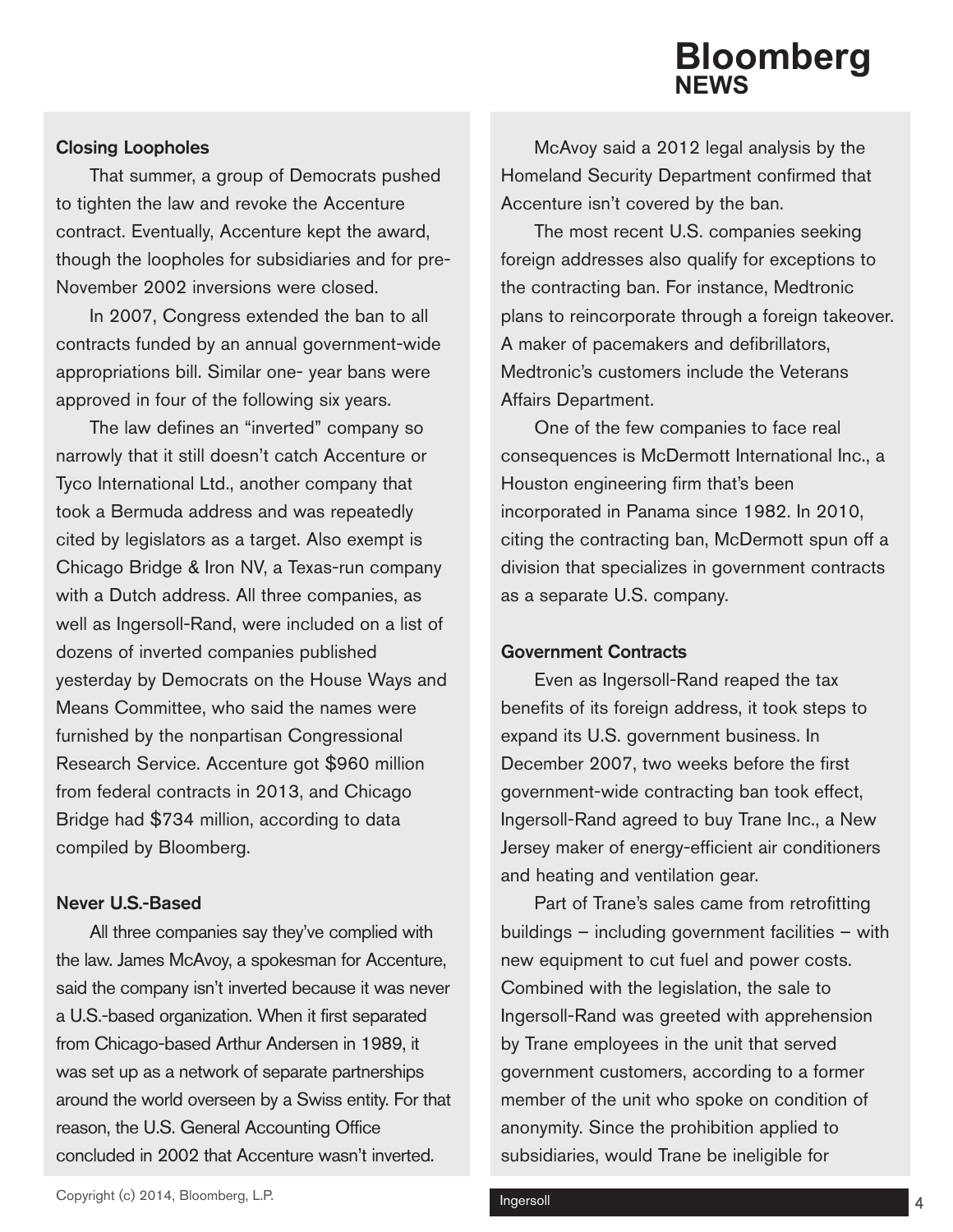

#### government contracts?

Instead, Ingersoll-Rand has championed Trane's work for the government and used it as a selling point. Marketing materials highlight how the unit is one of an elite group of contractors authorized by the Energy Department to bid on major federal retrofitting projects, including at military bases all over the country.

#### 'Valued Customers'

"Trane counts among our valued customers nearly all major government departments and agencies," reads a pamphlet for the company's Federal Sector Team that's posted on the Energy Department's website. There's a photograph of a serviceman in white gloves, snapping a salute.

Since the company agreed to buy Trane in 2007, shares of Ingersoll-Rand have returned 79 percent, including dividends, through July 3, compared with a 56 percent return for the Standard & Poor's 500 Index.

As it pursued government business, Ingersoll-Rand gave different accounts of whether it was subject to the contracting ban. In 2008, it warned shareholders in a securities filing that the company's contracting work may be affected by the ban. The warning was repeated as recently as February. The company as recently as May included boilerplate language in its bids stating that it was restricted from receiving some government funds.

# Cautious Statements

Ingersoll-Rand made those statements "out of an abundance of caution," because it wasn't sure until recently whether it was subject to the ban, spokeswoman Zelent said.

#### **A Foreign Address Lowers Ingersoll-Rand's Tax Bills**

After Ingersoll-Rand shifted its legal address to Bermuda in 2001, its effective tax rate dropped. Part of the reason: it started reporting that most of its profits were earned abroad. The company switched its address again, to Ireland, in 2009.







Meanwhile, in a federal contracting database known as the System for Award Management, Ingersoll-Rand was taking the position that it was exempt from the ban.

SAM is a central registry for government contractors. Procurement officials can use SAM to check if a company is eligible to receive federal contracts or if it's on a list of firms that are prohibited – for instance, if they're deemed a national security risk. As early as 2011, company employees stated in filings that Ingersoll-Rand was "not an inverted domestic corporation."

For the most part, Ingersoll-Rand has been able to sidestep the question of whether it's inverted or not. Three different gaps in the laws have allowed the company to continue making big sales to government customers.

#### Military Supermarkets

First, Ingersoll-Rand could garner contracts that aren't funded by annual congressional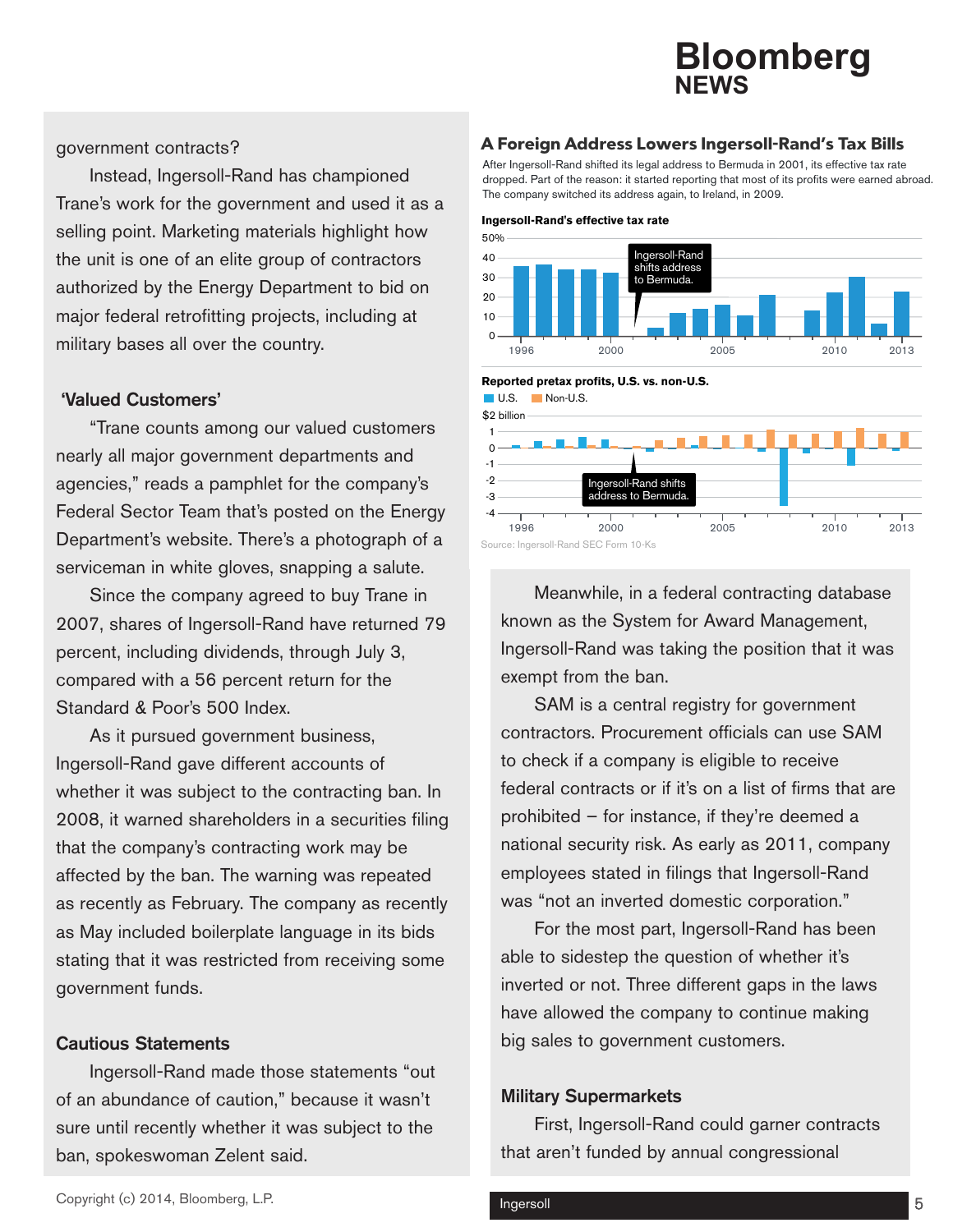appropriations. In March 2010, an Ingersoll-Rand unit received a contract to maintain equipment at supermarkets on military bases from Texas to Hawaii. Funded by a 5 percent surcharge on purchases at the stores, the contract has already paid more than \$100 million, according to data compiled by Bloomberg.

Second, the company was awarded contracts during periods when the ban had temporarily expired. For example, a few months after Ingersoll-Rand completed the Trane acquisition, the Energy Department selected it as one of 16 contractors allowed to bid on large government retrofitting projects. Signed in December 2008, the contract authorizes Ingersoll-Rand to pursue up to \$5 billion in government work, over as much as 10 years.

Congress's first government-wide contracting ban had applied to the 2008 fiscal year, which ended in September 2008. Not until the following March did Congress restore the ban when it passed a funding bill for the 2009 fiscal year. By that time, officials at the Energy Department in Colorado had already signed Ingersoll-Rand's contract. The prohibition didn't apply retroactively.

# Grandfathered In

Third, some contracts gave Ingersoll-Rand what spokeswoman Zelent calls a "grandfather clause," allowing the company to bid on new projects for decades without running afoul of the ban. The 2008 contract, and similar ones that Trane had won in earlier years, basically designate the company as an approved vendor that can compete on projects as they become available.

Thus Ingersoll-Rand has bid for and won 10

The biggest of these was a \$124 million project at Naval Air Station Oceana in Virginia Beach, Virginia, the East Coast home of the Navy's fighter jets. The Trane unit was hired to replace an old steam plant with a more efficient heating system, and get paid back from the Navy's cost savings. It was Trane's third such project at the base.

# Old Contract

Despite being awarded in August 2009, when the ban was technically in effect, the project came under the authority of an old Trane contract from 1999.

"The Navy had no legal basis for not considering Trane's proposal, which the Navy found to be the best value to the government," the Navy said in an e-mailed statement.

Later that year, service members from Oceana and Ingersoll- Rand officials traveled to a ceremony at the Ronald Reagan Building in Washington to accept a presidential award for their work on an earlier energy-savings project at the base. The company has used a photo of the Lucite trophy in its marketing material. The White House didn't respond to a request for comment.

Ingersoll-Rand tried other ways to get around the contracting ban, according to Jose Sanchez, a former senior engineer at the Trane unit that works on federal projects.

# Joint Ventures

"In some cases, they do a joint venture with a company that's not inverted," said Sanchez, who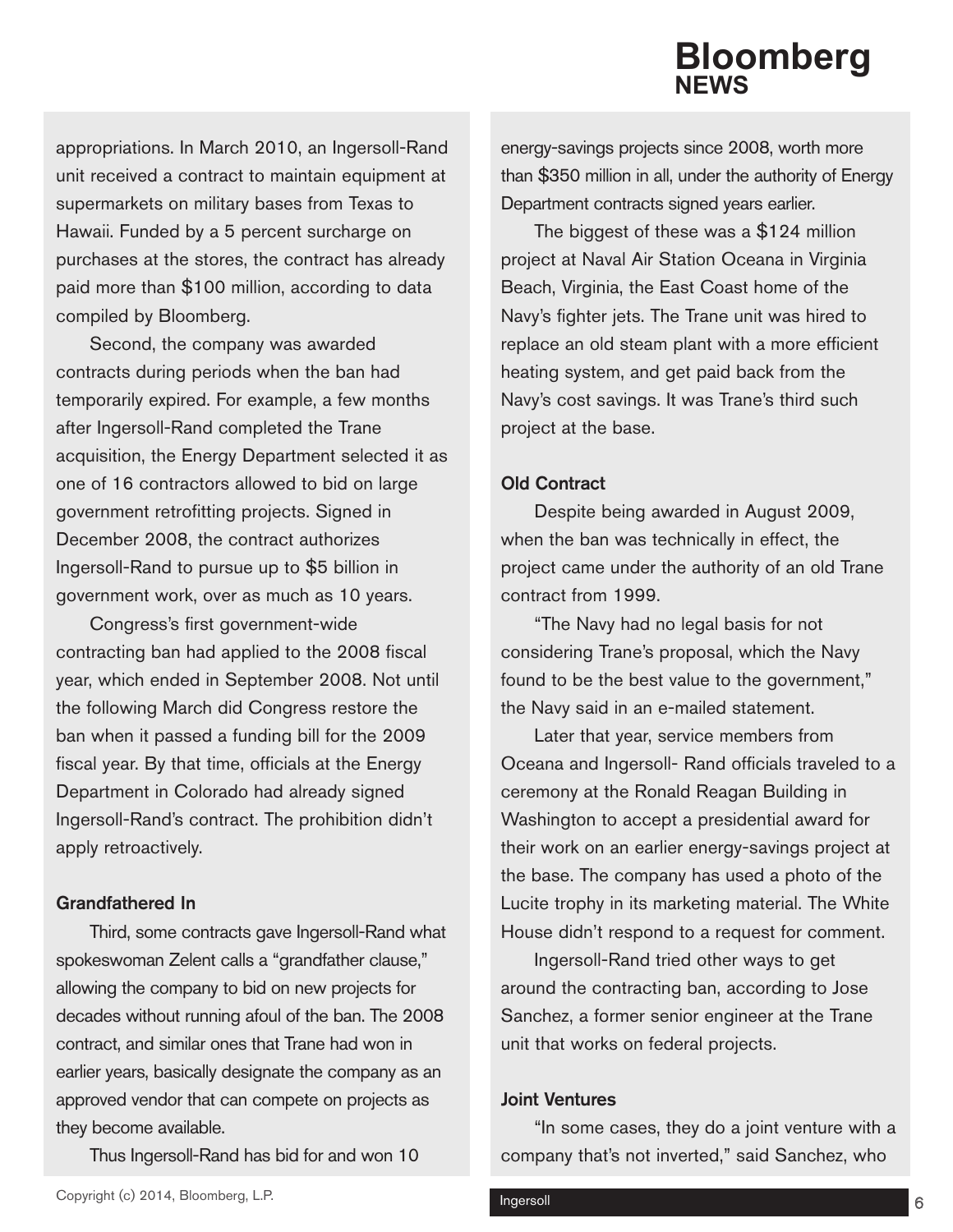left Ingersoll-Rand in 2011 and now works in Texas for a competitor. "They're able to process the application that way." He declined to discuss specific transactions.

Ingersoll-Rand submitted just such a bid in 2010, according to the other former Trane employee. That year, company officials believed they were well positioned to win a bid on an energy- savings project at a Marine Corps base in Okinawa, Japan, yet were concerned the contracting ban might disqualify them, this person said. So they teamed up with Clark Energy Group LLC, a much smaller Virginiabased company, this person said.

Under the joint proposal, Clark would serve as the Navy's prime contractor at the base in Okinawa and subcontract most of the work to Ingersoll-Rand, this person said.

In a statement, the Navy said the project was ultimately canceled "for reasons unrelated to any company's status" as inverted, adding that "the Navy never formally accepted Clark's proposal or its use of Trane as a subcontractor." Clark confirmed its involvement in the bid and declined to answer specific questions.

# 'Bidding Groups'

"The characterization that Ingersoll-Rand did anything improper is inaccurate," said Zelent, the spokeswoman. She added that forming bidding groups on projects is common and "often encouraged by the acquiring governmental agency."

Inside the Trane unit that catered to government customers, some employees now worried they were being too cautious in avoiding bids where inverted companies were off limits, according to the former Trane employee. Some said the company should just start asserting that it wasn't inverted after all, forcing the government to rebut the claim if it disagreed, this person said.

Advocates of this strategy were emboldened by the company's decision to switch its legal domicile again in 2009 to Ireland from Bermuda, this person said. Although Ireland's tax-friendly policies, like Bermuda's, make it a magnet for U.S. companies looking to avoid taxes, it also has a network of treaties and a strong trading relationship with the U.S.

Zelent declined to say why the company recently decided that it's not banned. It reached that conclusion after a federal rulemaking process that ended in 2011, she said.

#### Domicile Hopping

If companies could escape the contracting ban by hopping from one foreign domicile to another, it would "eviscerate" the law, said Willard Taylor, a retired corporate tax lawyer and adjunct professor at New York University School of Law.

Congress "would be very annoyed, I'm sure," he said.

DeLauro says she's working on a bill that would expand the definition in the contracting ban to apply to more companies, including most of those that inverted recently.

To bid on federal contracts, companies must attest in the SAM database that they aren't subject to the ban. Three such companies have contradicted their SAM filings by acknowledging elsewhere that the ban did apply to them.

### Xoma Contract

Xoma Corp., a California drugmaker, had a Bermuda address when it got contracts worth as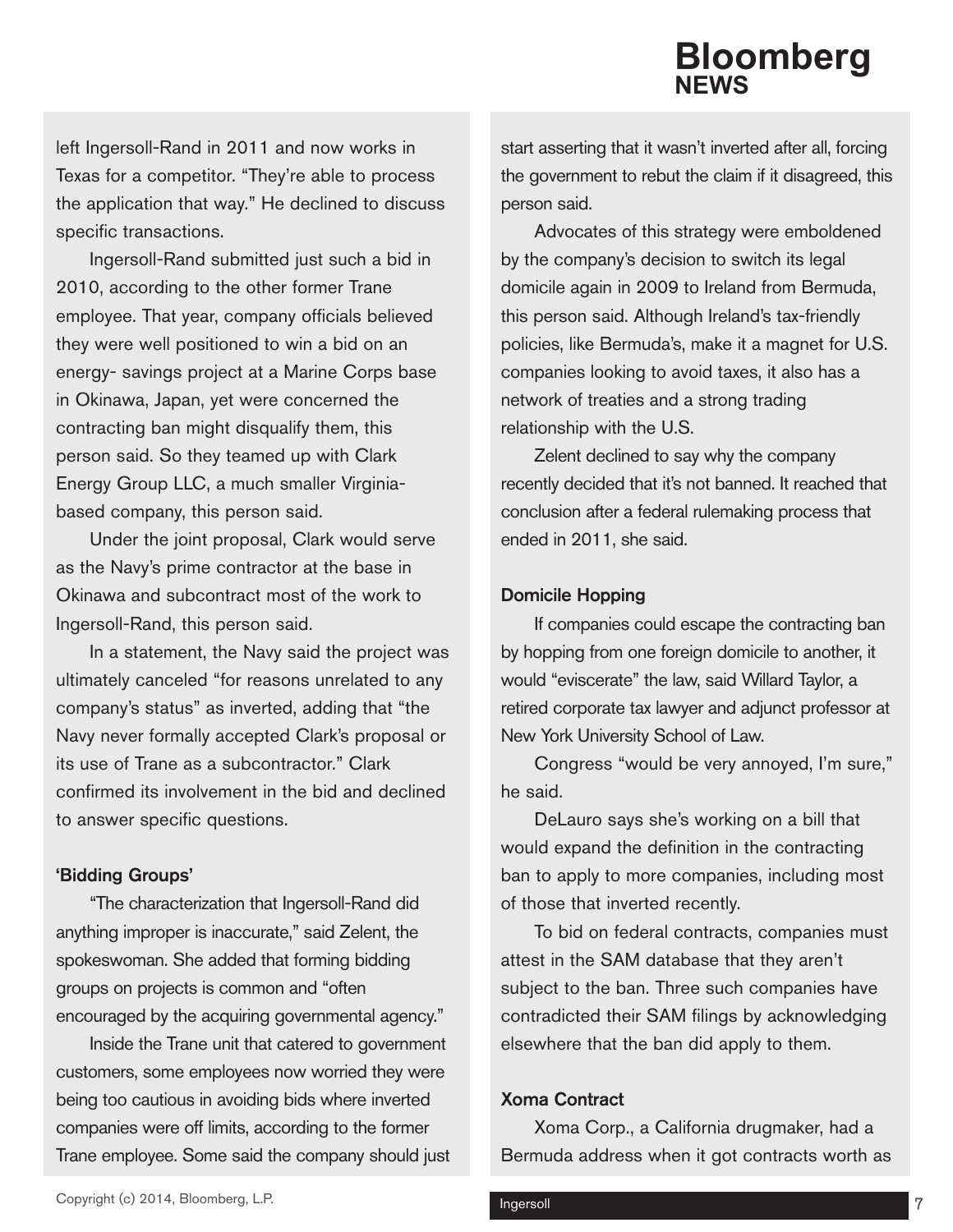much as \$93 million from 2008 to 2011 to make an antitoxin for the deadly poison botulinum for the National Institute of Allergy and Infectious Diseases.

A Xoma employee submitted a form in the federal SAM database claiming that, as of July 2011, it wasn't inverted, the database shows. The form includes language acknowledging unspecified "penalties" if the information is inaccurate.

The statement was probably an "honest mistake," said spokeswoman Ashleigh Barreto. "The form that he's filling out was all these check, check, check boxes and he probably just checked the wrong box," she said. Both of the contracts were awarded lawfully because of other exceptions to the law, she said.

The institute said in a statement that it was unaware Xoma was inverted. The company switched back to a U.S. domicile in December 2011.

# Pentagon Review

Cooper Industries Plc, a Texas-run firm that picked up a Bermuda address in 2002, said in a securities filing in 2009 that it somehow got \$8 million in federal contracts that probably should have been prohibited. It said it might face penalties from the Defense Department, which was reviewing the matter. That review continues six years later, according to Maureen Schumann, a department spokeswoman.

Nevertheless, Cooper continued to do work for the government. A SAM filing by an employee at a Cooper division in Sarasota, Florida, effective as of February 2012, stated that the company wasn't inverted after all.

Later that year, Cooper was sold for \$11.8

billion to Eaton Corp., a larger Ohio firm that coveted its offshore address. Thanks to the way the contracting ban is worded, the entire combined company, known as Eaton Corp. Plc and incorporated in Ireland, is now qualified to bid on government work, said spokesman Scott Schroeder. He declined to comment on Cooper's conflicting statements about whether it was inverted prior to the takeover.

#### Swiss Incorporation

Another inverted company that claimed not to be is Foster Wheeler AG, a former New Jersey firm now incorporated in low-tax Switzerland. Scott Lamb, the company's vice president for investor relations, said the division whose name appears on the filing hasn't worked for the government since 2006.

"We recognize that Foster Wheeler is classified as an inverted corporation," he said in an e-mail. "I cannot vouch for the authenticity of that document."

The U.S. General Services Administration, which oversees the SAM database, said in a statement that "submission of false representations or certifications is a very serious matter." It said penalties range from "monetary recoveries" to barring the contractor from future government work.

Ingersoll-Rand's quest for profit from making buildings more efficient dovetails with a priority of the Obama administration, which announced this year a raft of energy conservation initiatives. Among them was the expansion of the Energy Department's program for government buildings that's already worth more than \$500 million to Ingersoll-Rand, including its work for the Navy in Virginia.